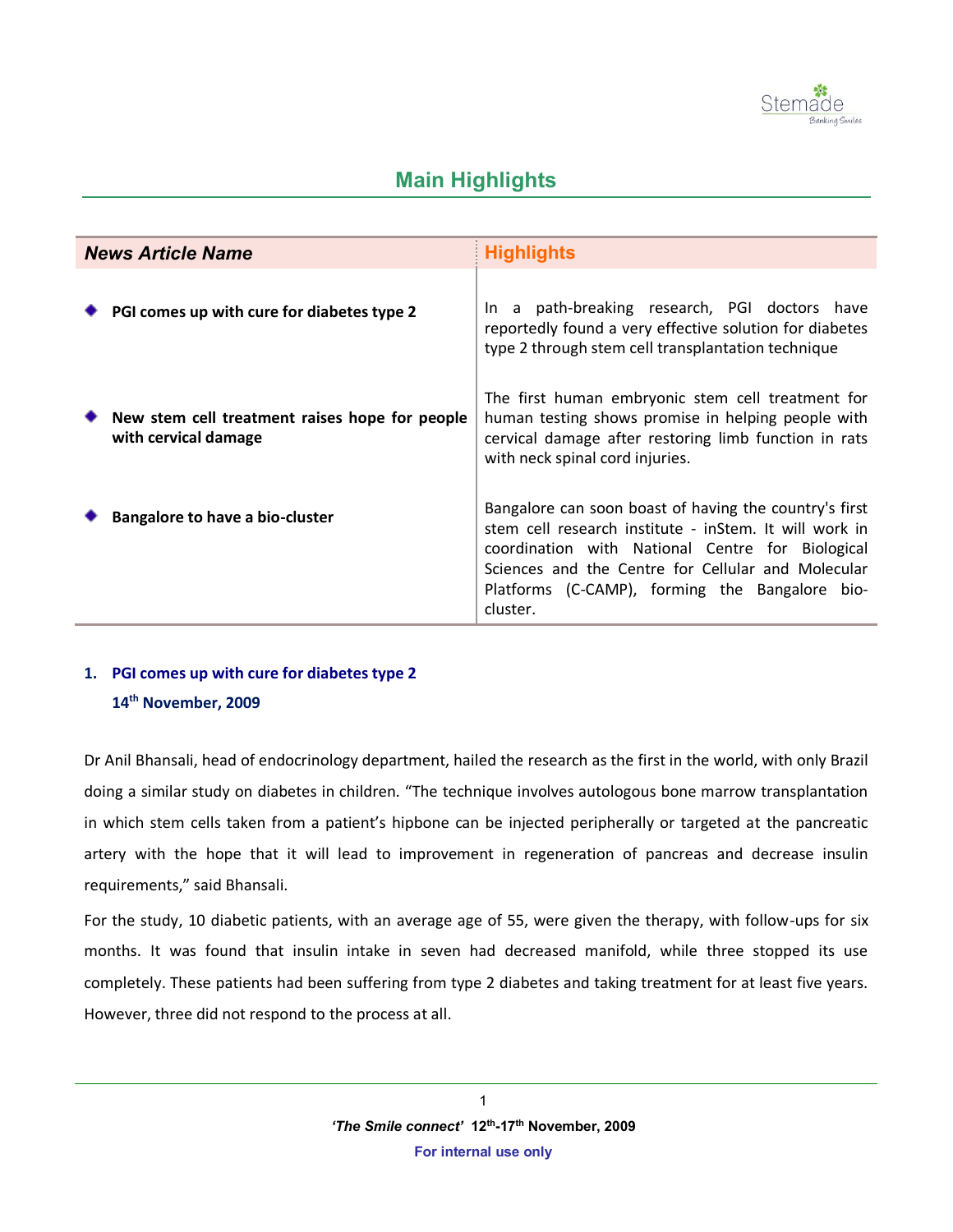

Besides, all seven patients reportedly lost weight and their quality of life improved. Enthusiastic after the first trial, now doctors plan to carry forward the research on 50 patients with funding from DRDO.

With positive results expected, Defence Research and Development Organization (DRDO) has given its nod to fund the study further. Started by PGI's departments of endocrinology, transfusion medicine and radio diagnosis in December 2006, the paper was published in an international journal, Stem Cells Development, in September 2009.

*Source: TOI* 

#### **2. New Cervical Damage Patients May Seek Stem Cell Treatment**

## **13 th November, 2009**

The first human embryonic stem cell treatment for human testing shows promise in helping people with cervical damage after restoring limb function in rats with neck spinal cord injuries.

Researchers at University of California, Irvine, found that the walking ability of the rats that were treated with the stem cell therapy was restored to 97 percent

Hans Keirstead, a primary author of the study, is keeping fingers crossed that the finding will prompt authorised clinical testing of the treatment in people with both types of spinal cord damage.

Keirstead said: "People with cervical damage often have lost or impaired limb movement and bowel, bladder or sexual function, and currently there's no effective treatment. It's a challenging existence.

"What our therapy did to injured rodents is phenomenal. If we see even a fraction of that benefit in humans, it will be nothing short of a home run."

Lead author and doctoral student Jason Sharp, Keirstead and team discovered that the stem cells further prevented tissue death and triggered nerve fiber regrowth.

"The transplant created a healing environment in the spinal cord," said Keirstead, who is co-director of the Sue and Bill Gross Stem Cell Research Center and on the faculty of the Reeve-Irvine Research Center.

In addition to Keirstead and Sharp, Jennifer Frame, Monica Siegenthaler and Dr. Gabriel Nistor of UCI also contributed to the study.

Results of the cervical study were published in the journal Stem Cells.

*Source: Med India*